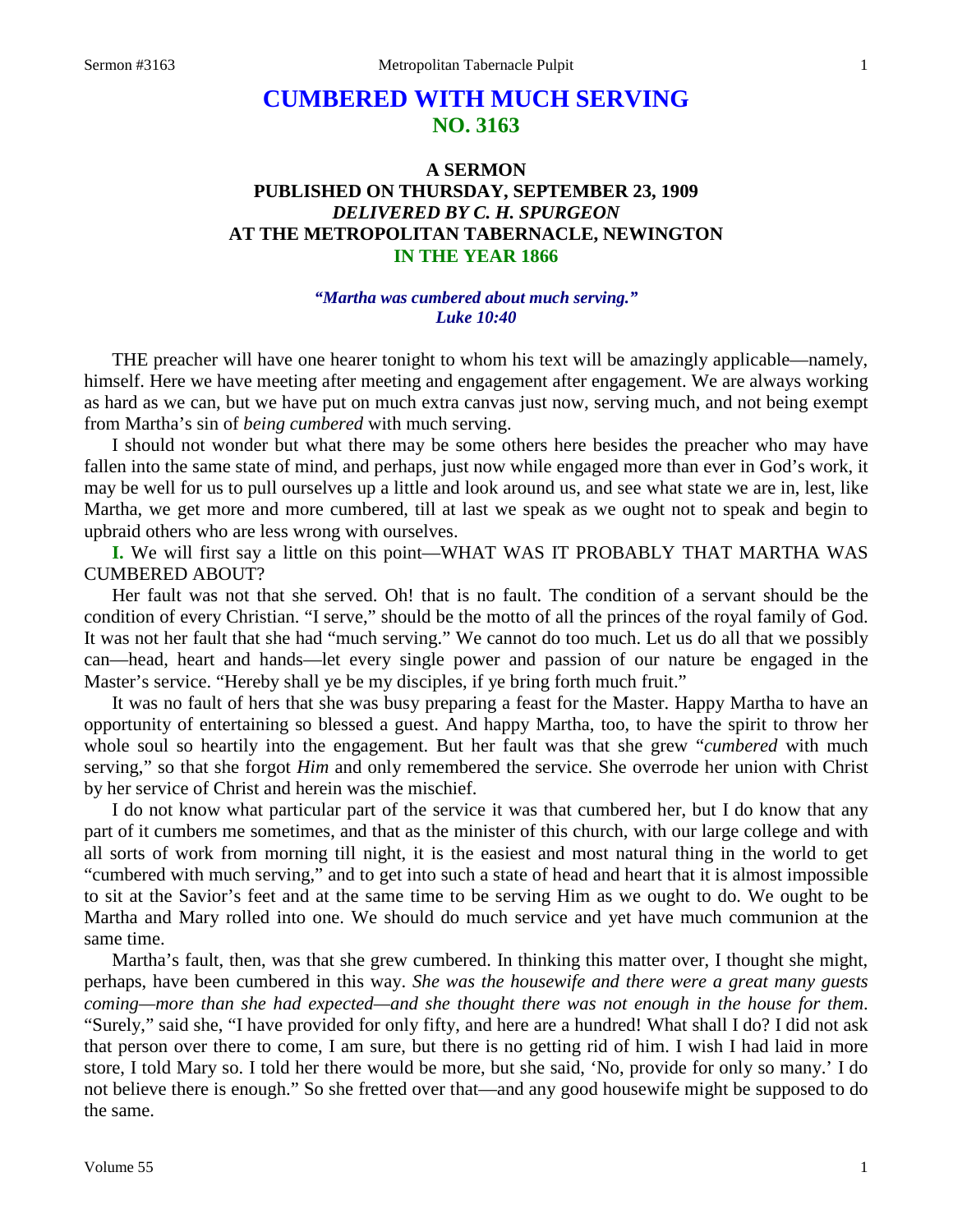How often have you and I, who are serving God, fretted in the same way? We have said, "Oh! what can our poor little church do? How can such a sum of money be raised? There is much more wanted than we shall ever get!" The minister has come before his congregation and has felt, "One, two, three, four, five, yes, five loaves—and these only barley loaves—and a few fishes, and these but small, and what are they amongst so many? I wish I had a narrower sphere of labor and had fewer people dependent upon my exertions!" This is how we have sometimes thought.

Then at other seasons we have said, "How shall I keep on? I have so little strength. I have scarcely had power to do good up till now, how shall I be sustained to the end of the journey?" We begin calculating and fear there is not enough meat in the house. With a sincere desire that every child of God should be supplied, and that not a single guest at the table should go unfed, we begin to be cumbered because we think there will not be enough.

I do not know what it was that cumbered Martha, but I should not wonder if she got *cumbered about the servants*. She had said to one, "Now, you must prepare the dish and mind it is to be done in a certain way. And you, Mary, are to prepare the other dish, and you the other one." There is an old proverb which says, "The more servants, the more plagues." I do not think it is a true proverb, but some people have found it to be so. Perhaps Martha did.

Perhaps there was one letting that joint of meat burn, and another spoiling another joint—and so, turning round from one to another, Martha said, "I seem as if I ought to be everywhere. There is nothing done unless I am looking after all these people. They are sure to be getting into some mischief or other. I need a hundred hands to do everything myself or else a hundred eyes to look after those who are doing it."

How oftentimes, Christian ministers especially, and each Christian in his own position, gets into this same state. You think, "Surely I thought I could trust such and such a believer with such a work, but how he blunders at it! I can never give it him to do again!" Then you try another with a certain duty that is very important and that goes wrong. If you have a great machine to work, it is not often but what there is some cog gets off, or some band that gets snapped, or some wheel that gets out of order—and when one has to look after all these things, and to see not only to one's own personal work, but to the work of all these different people, and to be sure that they are all kept in their proper place, it is no wonder that one sometimes feels, "Dear me! I cannot manage all these people!" and so one gets "cumbered with much serving."

Moreover, very frequently you find that very sad and grave mistakes have been made in things which you thought nobody could make a mistake about. Perhaps you find out that you have been the author of the mistake yourself and then you are cumbered again. You say, "How can I set that to rights? How can I retrace that false step? By what possible means can I undo such and such a thing that has been done?"

I suppose that if a captain in battle were to leave his position in the center of the camp and go flying about here and there, he would be pretty sure to lose the victory—and some of us do just that. We have not patience enough to sit still in the center and just to look to the work as a whole, and keep ourselves calm and quiet. We get cumbered over every little thing and about every trifle. We get cumbered, in fact, about the much serving.

Now, there is a good motive at the bottom of all this—it is a desire to serve Christ well. It is a wish to do His service in the best, most useful, creditable, and successful manner. But there is mischief in it, as we shall have to show by and by.

Oh! how my soul longs to have this church a perfect church! How I long to see every one of you at work for Christ! How I desire myself, especially, to preach every time with fire, and force, and energy! And yet I go home to my bed, sometimes, and toss there because I cannot preach up to my own standard, imperfect as that is.

And how I mourn sometimes over this or that brother who does not seem to understand the dignity of his profession, nor live up to the holiness which becomes the anointed of God, and the blood-washed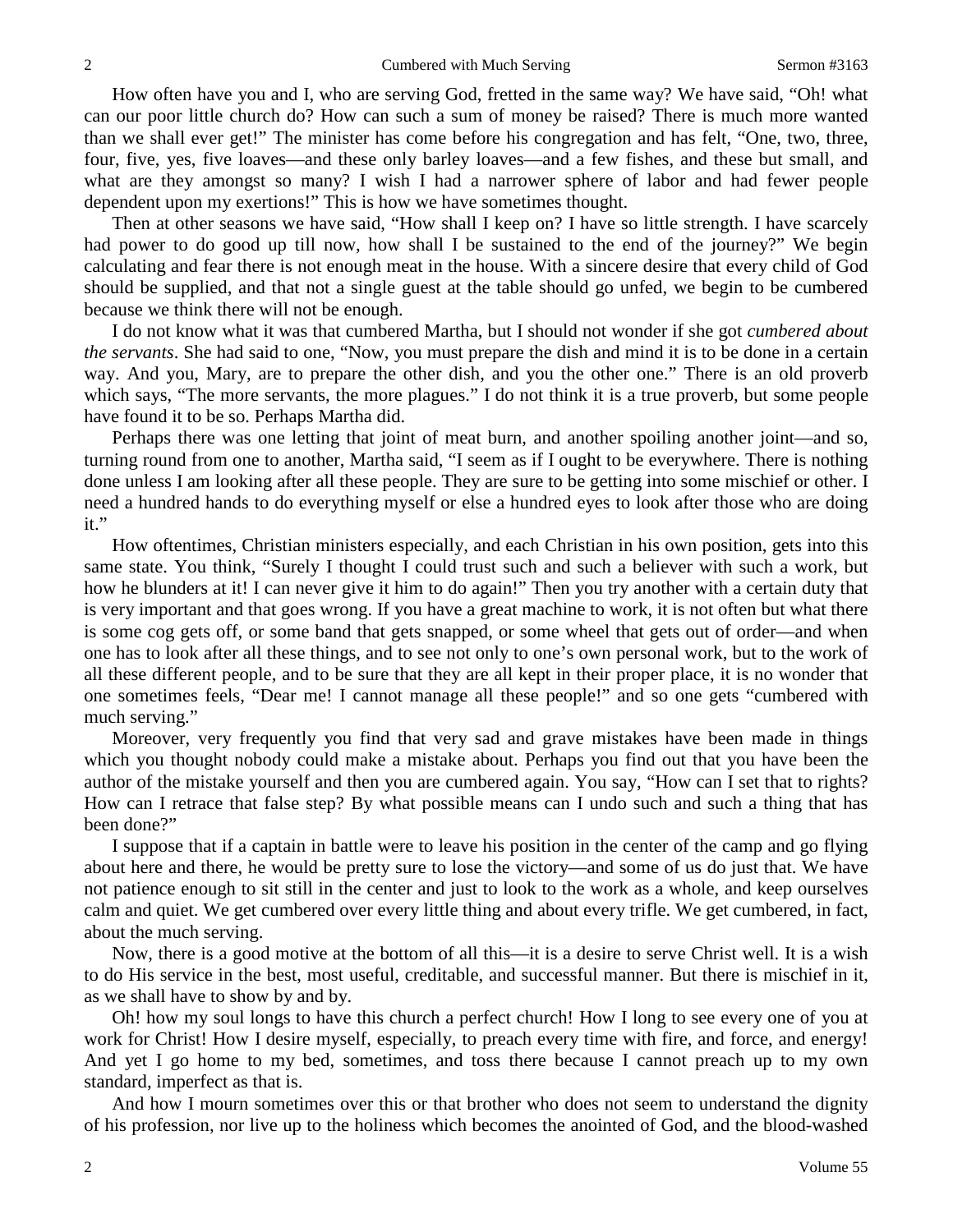in the fountain which Christ has filled. Oh! dear friends, the being cumbered with much serving is so easy in my case, and I only instance myself because I know that a face answers to face in a glass, so the heart of man answers to man. I suppose you all get into this state sometimes, and in proportion as you are serving Christ will be your temptation to get cumbered with much serving.

We have already said that you may be cumbered about a great many things. It is wonderful how many things there are to cumber one even about an ordinary service. If you are responsible for the service, you are cumbered as to whether you have got the right text and as to whether you have selected the right hymns.

You pray that God would bless the Word, and that is right enough, but you are cumbered about it. When the hymn is given out, you are cumbered, perhaps, as to whether it will be sung well, or whether the people will break down. Perhaps there is some discord and if you are anxious to have everything right, you get cumbered about that.

Then you are cumbered, possibly, about where the people are to sit. Even such things as these will come across the mind, and I should not wonder if my brethren, the deacons and elders, get cumbered about them as well as the minister. They perhaps get to thinking, "Dear me, there is Mr. So-and-so over there, I am glad to see him here, and I hope the Word will be blessed."

Then you get wrong thoughts about such and such persons and wonder how they will like such and such expressions—and so on. And so, instead of enjoying the service and entering into the soul of it, you are thinking, "I hope it will all go well. I hope the preacher will not use some of those naughty sayings of his that shock the ladies. I hope he will not say any of his rough things tonight." And so you get cumbered. Instead of enjoying the Word as it is preached, and receiving it as it is delivered, there is an anxiety about this and about that, and about fifty other things. And so we are cumbered with much serving.

I have thus laid the stress upon the ministry, because that is the service of God in an especial manner. But you Sunday school teachers, if you are very anxious about your class—and remember, you ought not to be teachers if you are not anxious—you will, perhaps, get cumbered by the class, by looking more to the outward items of your work than to the spirituality of it.

You tract-distributors may be doing a great work, but you may get to be more careful about the externals of it than you are about the internals. You City missionaries—for there are some such here may also get to think more of the filling up of your journal and about paying a certain quantity of visits, than about living near to God and going in the strength of the Most High to your work.

And if so, you will fall into the blunder of poor Martha. With all your zeal for Christ, you will disqualify yourself for any great usefulness, and instead of getting a word of comfort and commendation, you will only get a rebuke from the Lord who will warn you that Mary chose the good part, while Martha, in some degree, despised it.

I hope you will not misunderstand me—I would not have you do less than you now do. No, the more the better. I would not for a moment dissuade you from the utmost possible efforts which your zeal can suggest. Far be it for me to say, "Slacken yourselves in your sowing, or stop yourselves in your ploughing." No, go to the end of the field and back again—and have no rest until the day's work is over.

On, on, on, as the racehorse to the goal, as the arrow to the target. On, as the world speeds on evermore in its own predestinated orbit. On, for God calls you to work while it is called today! On, for souls are perishing. On, for He is worthy for whom you would do this and Christ deserves your utmost labor at the utmost power of your whole spirit.

But oh! take care that these labors do not take the place of Christ. Take care that you do not forget the Master in thinking about the dinner that you are going to put on the table for Him. Remember that He is still to be first in your thoughts—first in the morning and last at night—and that after all, while it is good to serve, it must always be attended by sitting at the Savior's feet, or else you will not get a reward, but a rebuke.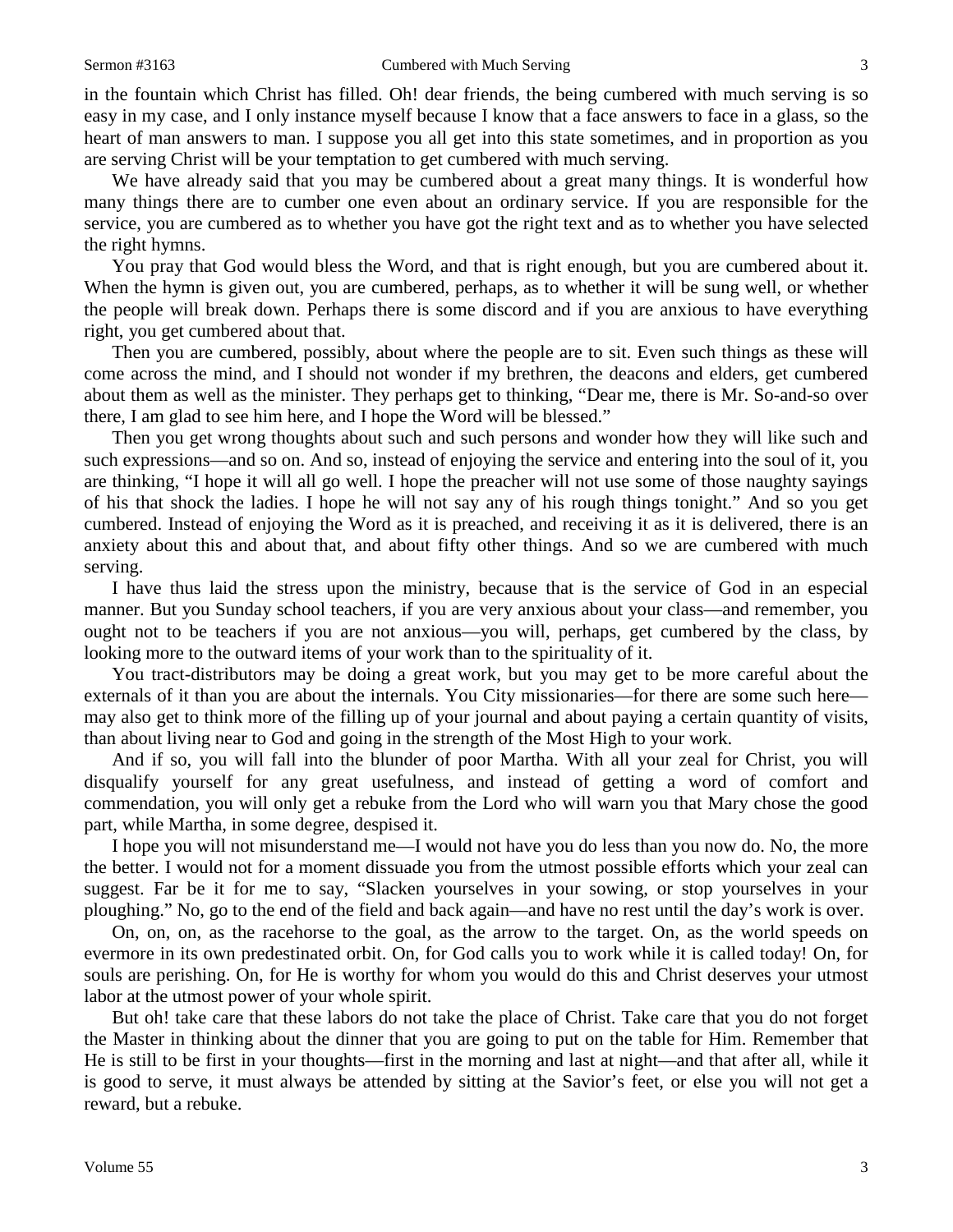**II.** Anyone here can work out that thought if he understands anything of the spiritual life, and therefore I will now notice, in the second place, WHAT MARTHA LOST WHILE SHE WAS THUS CUMBERED ABOUT WITH MUCH SERVING.

She was losing *what she could not get at any other time*. Jesus Christ was not always at their house. She could at any time prepare a feast, but she could not at all times hear His voice. His visits are not such every-day things with believers that they can afford to lose them.

Beloved, when we come to God's house and especially when we come to Christ's table, I think we ought to say to ourselves "*Now*, at any rate, I will bid my Martha-cares begone. I can attend to them when I have done. There is plenty of time, besides, for my cares, even for my cares for Christ. But now that the Lord is here, now that His people are met, and He has promised to be with them, I shall have done with all my cares, and will give myself up to seek living and personal fellowship with Him. I will forget the dishes on the table, and the servants in the kitchen, and the fires, and everything else in the house—and they must go as they may. I will give the best orders I can and then I will leave these things, for I am now going to get a privilege which I cannot always get—I am going to listen to His loving words as they come welling up fresh from my Savior's heart. I am going to sit down right at His feet and drink in that which He would teach me."

I do think you will acknowledge that it is easier to serve than it is to commune. You will have observed that Joshua never grew weary when he was fighting with the Amalekites. It was hard work, but he did not get his arm weakened at it. But when Moses was on the top of the mountain in prayer, he had to have two others to hold his hands up. So is it with us. The more spiritual the exercise, the sooner the soul tires of it.

We could keep on preaching better than we could keep on praying, and it is easier to pray in public than it is to pray in secret. And let me say, that even in secret it is easier to pray aloud than it is to sit still in your communion with Christ in the solemn silence of the soul. The choicest fruits are generally the hardest to rear—and the most spiritual engagements are the most difficult for us to manage.

Beloved, we ought to have an eye to this, we ought to take care that we do not neglect these merely external things, which are good enough in themselves, these outward attending to ordinances, and sermons, and so on—but we ought also to take care that while we remember these in their proper places, we do not let these things crowd out better things, but see to it that we get to Christ and do enjoy living, personal fellowship with Him.

I am afraid, too, that at this time *Martha was losing her reverence for her Savior*. You will ask how she did this. I do not like her expression, "Lord, dost thou not care that my sister hath left me to serve alone? bid her that she help me." I do not think she ought to have spoken so to her Savior. The words do not sound softly. It seems as if she had got to be so familiar with waiting upon Him, that she had lost some of the due respect which she should have paid to the great Prophet of Israel, her Savior and her Lord.

This is one of the great dangers of those who serve God in the engagements of the sanctuary. I have had to confess, and have mentioned it at ministers' meetings often, and have heard others confess, that familiarity with sacred things is a temptation, very often, to lead us to read our Bibles for our congregations and not for ourselves—and to pray *ex officio* instead of praying with our whole hearts to God ourselves as though we ourselves needed the blessing. I am sure, too, that this is true of all the other officials in God's house.

If a man is not saved, and becomes a minister, I do not think there is a chance of his being saved afterwards—he had better be anything than be an unsaved minister. I have noticed the same thing with regard to pew-openers and such like persons who are not converted before they take their offices—and I pray that those of you who have the filling up of such positions, never to appoint unconverted people, for they may not be converted afterwards. They will be so busy putting people into their seats, and doing different things, that they will be cumbered with much serving.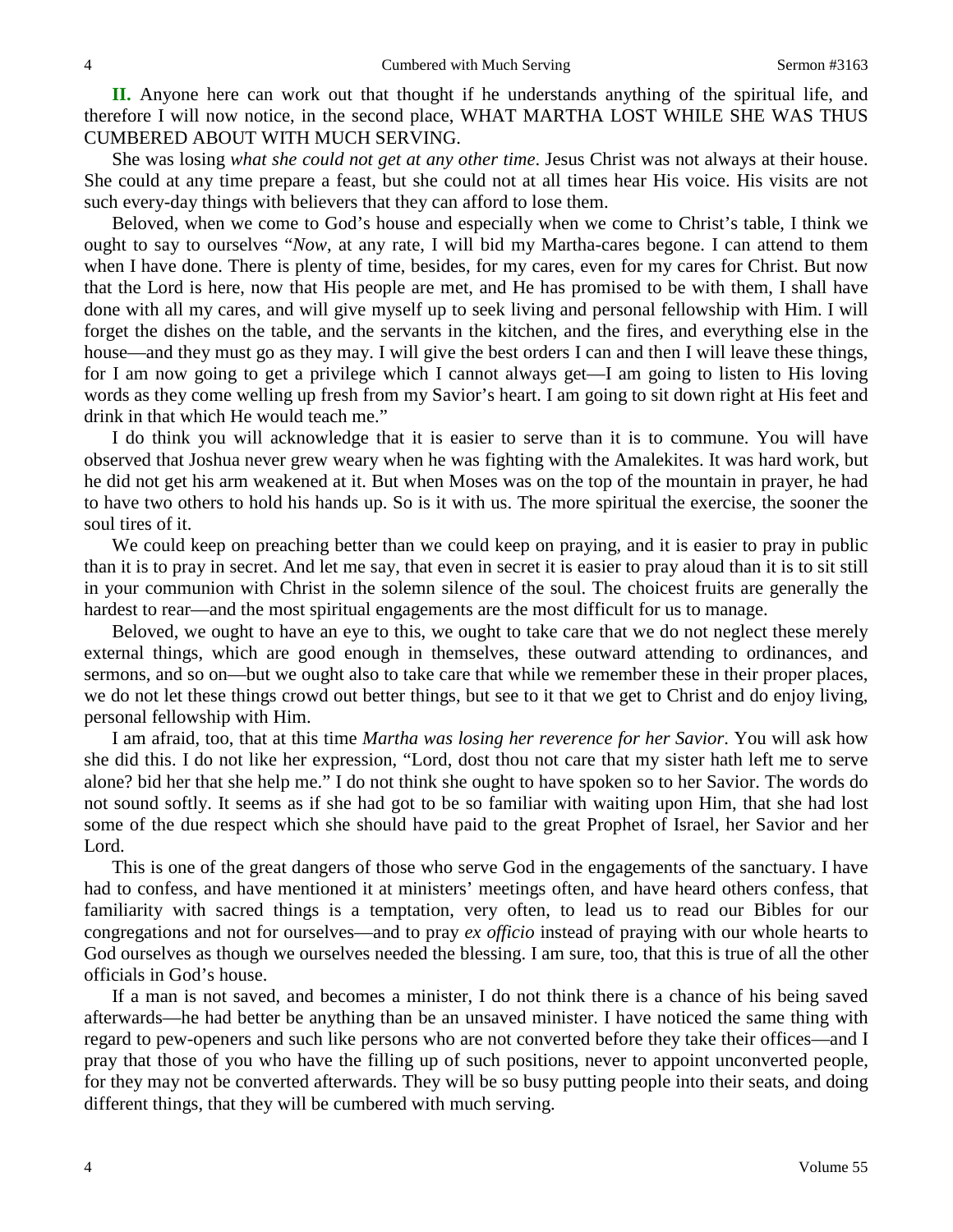I did once say, and gave very great offense indeed by it, that the people who take down my sermons ought to have the grace of God in their hearts, or else they would not get a blessing, for certainly the mechanical act of writing must prevent the mind from entering in all its fullness into the meaning of the utterance.

Our dear brethren here who take such an interest in our services, and to whose kind care and watchfulness we owe so much of the quiet we enjoy on Sabbath days with our great crowds, I am sure will excuse me—indeed I will not asked to be excused!—when I say they must mind that these things do not run away with their spirituality, for there is such a fear in serving Christ that familiarity with His service will tend to make us lose our respect for Him. God grant that instead of this our reverence for Christ may grow more and more—and the more we serve Him, the more humbly may we lie down at His feet.

But I think Martha was losing something more than this, and that was *her humility*. If she had had much humility, she would have known that Mary was quite as good as she was herself and even a little better. But instead of that she took it upon herself to call Mary to account and even to complain to Christ about her.

Many of our complaints about ministers and other good people, just show our own lack of humility. When I think that my brethren have many faults, I may well remember how many I have myself—and instead of thinking how badly some people do, I ought to suspect that I might have done a great deal worse if I had been in their place.

Indeed, it strikes me that the wise man is rather delighted that things are as well as they are, than displeased that they are not any better, for he knows that the best of men are but men at the best. He knows from his own experience that men are very likely to go fast in the way of error and to travel very slowly in the way of right—and so when he does see a cause prosper, or a holy deed done, he is grateful to God for it. Though he does wish that there were more, yet he is grateful to God that there is so much genuine piety, so much brotherly love, so much earnestness, so much prayerfulness, as there is in the midst of the world.

Let us not be so censorious, always judging this man and that man. If you had been in his place would you have done better? Have you to pay his wages at the last? Is he your servant? Then who are you that judge another's servant? To his own Master shall he stand or fall, and perhaps the very man you judge is more acceptable to God than you are. He does not serve so much as you do. He does not preach so many sermons, nor teach so many people, nor publish so many books and so on—but he sits more at Jesu's feet than you do, lives nearer to Christ, and is bringing more honor to the Redeemer's name in his humble, quiet obscurity than you are with all your publicity and with all your work. It seems to me that we are in danger of losing our respect for our fellows if we think so much of ourselves.

Does it not strike you, by the way, that very often when we get cumbered about much serving, there is pride at the bottom of it? Why do we want to serve God in this way or in that way? The preacher wants those who come to say, "What a capital sermon," and "What a fine fellow he is!" Or, perhaps, the hearers want people to say when they go out, "Now I enjoyed it!"

When we do all this and when we want to see our Sunday school class very numerous, and to see many conversions, is it not just possible that at the bottom of it all we think, "It would look so well and we should be able to say that there is so much done"? Brother, if you say you have never felt like this, I can only say that you must be a very superior person. I know I have often felt like it and I here make confession of that wicked vanity which is so very common a complaint among us.

We get cumbered, not so much about whether Christ is served, but whether we shall be thought to have done anything and to have done it in a proper way. Oh! to shake one's self from all these beggarly rags of selfishness and to be content to do God's work to the best of one's ability and to say, "My Master, as to whether this looks well or does not look well in the sight of my fellows, is nothing. I gave it to You as You gave it to me. Accept it, my Master. Accept it because I love You and yet more, because You love me!"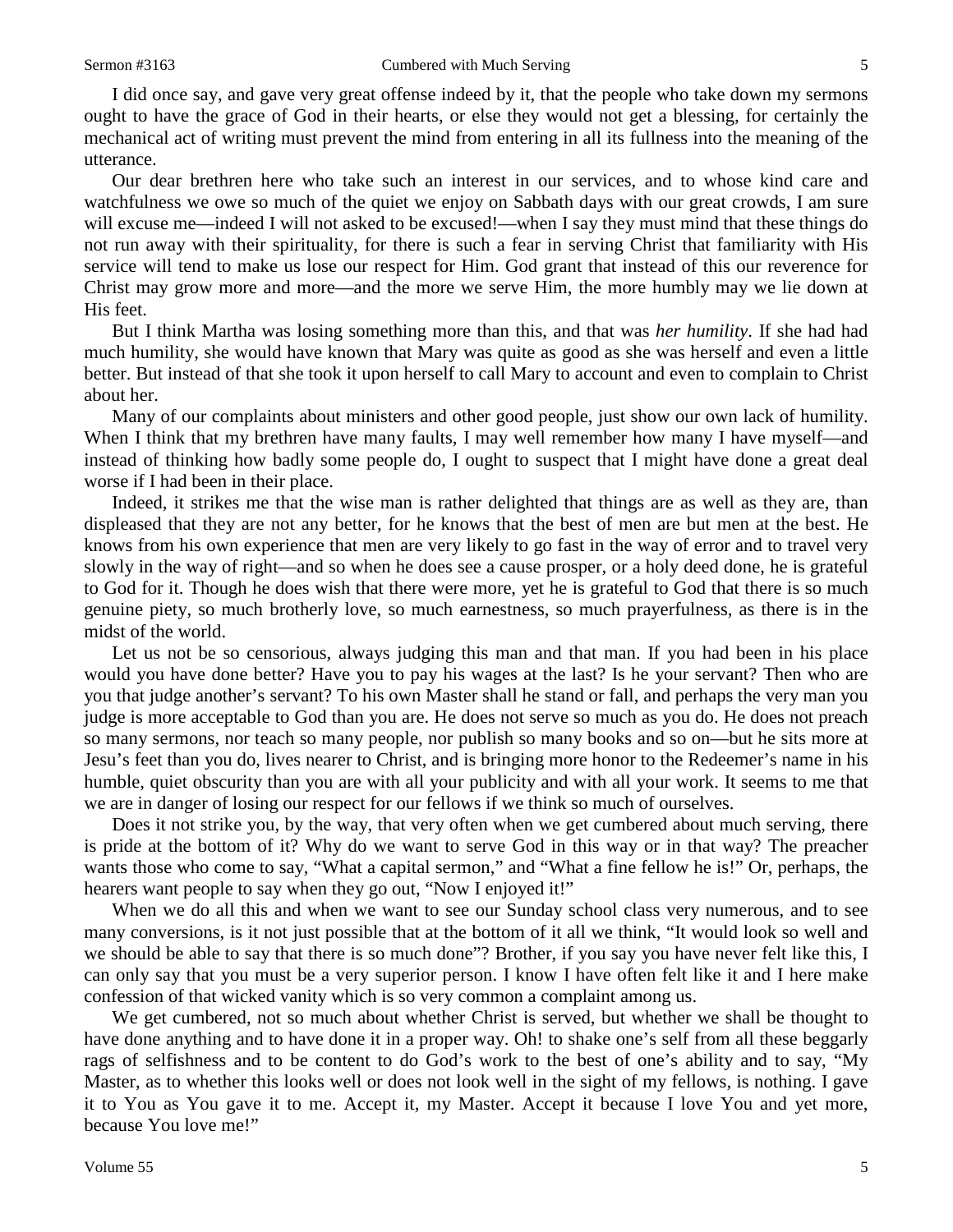Martha, then, was losing a great deal, but in addition to all this, *she was also losing communion with Christ*. Mrs. Rowe says somewhere, "If all the twelve apostles were to preach at the time when I ought to be in prayer, I would not leave my closet to hear one of them, or all of them." And another used to say, "I would not be kept out of my closet for all the world."

But we are so easily turned away from sitting at Christ's feet to go to work. We so easily cut short the time of prayer for the sake of doing more for Christ. Communion with Christ is the most precious thing, and once lost, I do not care what you did in the time when you ought to have been communing with Christ—you may have won coppers, but you have lost sovereigns, for many have earned pence, but you have lost diamonds.

For your own sakes, and for the sake of those whom you would bless, you must see to it that sitting at the Savior's feet is not neglected, even though it be under the specious pretext of waiting upon Him. The first thing for our soul's health, the first thing for His glory, and the first thing for our own usefulness, is to keep ourselves in perpetual communion with the Lord Jesus—and to see that the vital spirituality of our religion is maintained over and above everything else in the world.

**III.** Having thus shown you what Martha lost, I would now like to OFFER SOME CONSIDERATIONS WHICH MAY PREVENT OUR BEING CUMBERED WITH MUCH SERVING.

There is one consideration which has done me a deal of good and it is this—that *the Lord Jesus got on very well before we were born, and it is very likely that He will get on exceedingly well when we are dead*. When one thinks, "Oh, it is so important that such and such a point should be attended to. I must throw my whole strength into that." And then the next day there seems to be something else so very necessary to be done, and then something goes amiss there, and something else here, because one cannot be everywhere, and one begins to be troubled.

It might well be said to us at such a time, "Now, are you really such a very important person after all?" Before we were born, God's cause prospered, and when we are dead, if we have been useful in our lives, we may perhaps make a little gap for a little time, but it will soon be filled up and nobody will know it—and God's cause will go on just as well without us.

"I hope I do not inconvenience you," said the gnat when he settled on the horn of a bullock. "I did not know you were there," said the bullock. So, sometimes we seem to think, "I hope my absence will not cause inconvenience to such and such a cause." And we might very well be answered, "Why, nobody knew you had anything to do with it! What difference will your absence make?"

I do not want you to be careless about things on this account, but I do want you not to be cumbered about them on this account. That is not a bad philosophy, though it is very often very wickedly applied, "It will be all be the same in a hundred years' time." Well, really, it will. Though the waves do go back, each one of them, after they have come up on the shore, yet none of them need regret that they die, because every wave comes up beyond its fellow, and though there may be no advance in each one particular wave, but even a receding, yet the great ocean itself is going forward.

And so, if one little particular part of the work that has been left to me does not go on as I could wish, yet, O God, the great sea of Your church is going on in the fullness of its glory and it shall cover the sands of time yet and break upon the cliffs in an eternal spray of everlasting song. Let us be consoled in this matter. We are not such big bodies after all, and if the thing which we devise may not succeed, yet that is not the main thing, for JEHOVAH still reigns and Christ still prospers.

There is another consideration—namely, that *it is pretty certain that if we have done our best for our Master, our fretting will not improve things*. Farmers have been troubled sometimes when the rain has been coming on at harvest time, but I never remember to have observed that the glass went up on that account, nor have I ever head of a single rain-drop whose little watery heart relented because of the sorrow of the agriculturist—but it came down just the same.

So, if our fretting over God's work would improve it, brethren, let us fret. Let us fret together in harmony. But if it really will not, and if after having done all we can in prayer and holy work, the thing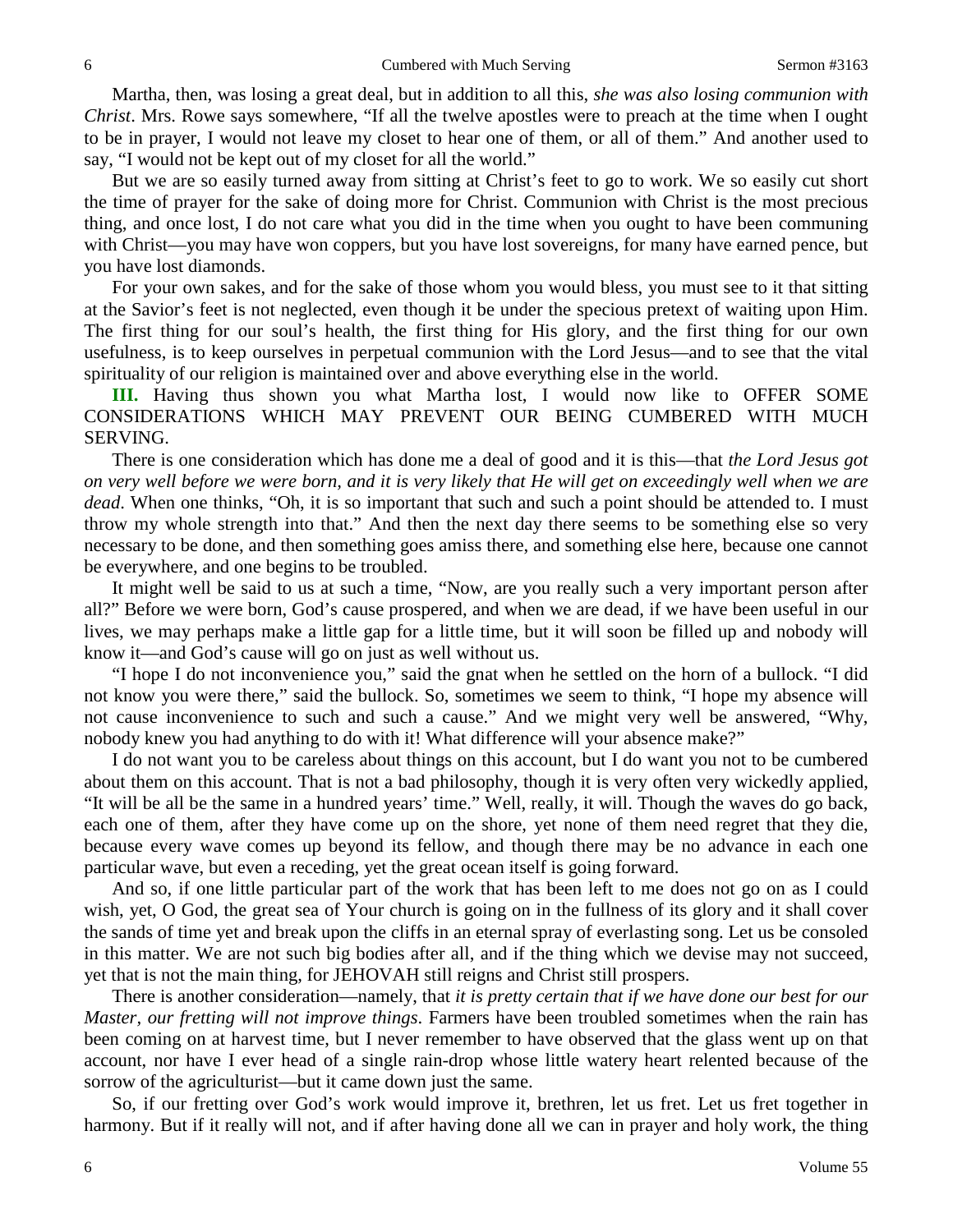does not go on quite as well as we could wish it, then let us say, "My Master, let it be according to Your will, and if it is according to Your mind, it is sure to be according to my mind, or if not, Lord, give me a better mind." May we be brought down to this, "Thy will be done." If we had more of the spirit of Christian resignation, we should feel that as we cannot add one cubit to our own stature by our own thought, so neither can we add a single drachma of success to the church of God by all our unbelieving cumbering of ourselves about much serving.

Another consideration may help us—namely, *that, after all, it is not our work, but His work in which we are engaged*. I once heard a very pretty illustration from one of our ministers, who said that he was moving his books from his study downstairs to another room which he had taken for his study upstairs, and his little boy said, "Papa, let me help you." The little boy was not able to do anything, but the father thought he must encourage his desire for industry and he said, "Yes, you can take that little book." But the boy did not like to take the little book—he wanted to be a man and carry a big book. So he took a big book and got it to the foot of the stairs—and there he sat down and began to cry, for he could carry it no further.

"And what," said the father, "do you think it came to? Why, I had to carry the book upstairs and the boy too." So it is with us—we ask Christ to let us do something for Him and we are not satisfied to do only that—we have a natural and a very proper desire to be doing more, and we undertake something which we cannot do, and we sit down and fret as if the book never would get upstairs till we carried it up—and then the good Father comes along and takes the book and the little child too, and carries both. Oh! instead of sitting down and crying, say, "My Father, I have the will to do this, but I cannot. Come and do it, my Father, for it is not my work, it is Your work."

You remember how Moses put it. I have put it often in that shape, and may the Master forgive me if I have done it unbelievingly. Moses said, "Have *I* begotten all this people?" And often when the enormous weight of this church has pressed upon my soul, I have said to Christ, "Lord Jesus, I never married this church. It is no spouse of mine—it is Your wife and I am but as one that looseth the latchets of her sandals. I am but as one that pours water upon her feet that she may wash withal. I am your present servant in the body, but the work is too much for me—You must do it. I have cared for Your flock till I could say that by night it has distressed me, and by day—

### *"'My joys and sorrows mingled seem As if they would consume me.'*

"But Lord, I never bought this flock with blood. I am not to have this flock at the last! It is no flock of mine. I am only Your hired shepherd. You will give me my wage, but oh! it is Yours to keep off the wolf, it is Yours to preserve each lamb and carry it in Your bosom and gently to lead each troubled one in the whole flock." I think we must often do this—throw it off upon our God, for it is His burden, not ours. Cast all our care on Him, for He cares for us, and leaving especially the serving of Himself to Him whose service and whose work it really is.

Yet, again. Another thing that may comfort you is, *that sometimes when things are going very badly, as we think, they are really going best*. We do not always know, I fancy, when things are prospering. We imagine that the church is in good health because certain outward signs manifest themselves. Persons sometimes meet those of us who are rather stout, and they say, "How well you look!" I do not know about that. In our flesh there dwells no good thing. I am afraid that with some of us that is no very great sign of health and we might be glad enough to get rid of it.

So sometimes when the church seems to be in a prosperous condition, we congratulate ourselves upon its wonderful healthiness. I do not know that we ought to do that! Sometimes the corn is best when an onlooker who does not understand it thinks it is worst—and when sometimes a little boat is borne on one side till she almost ships a sea through the tremendous gale that is blowing, the landsman thinks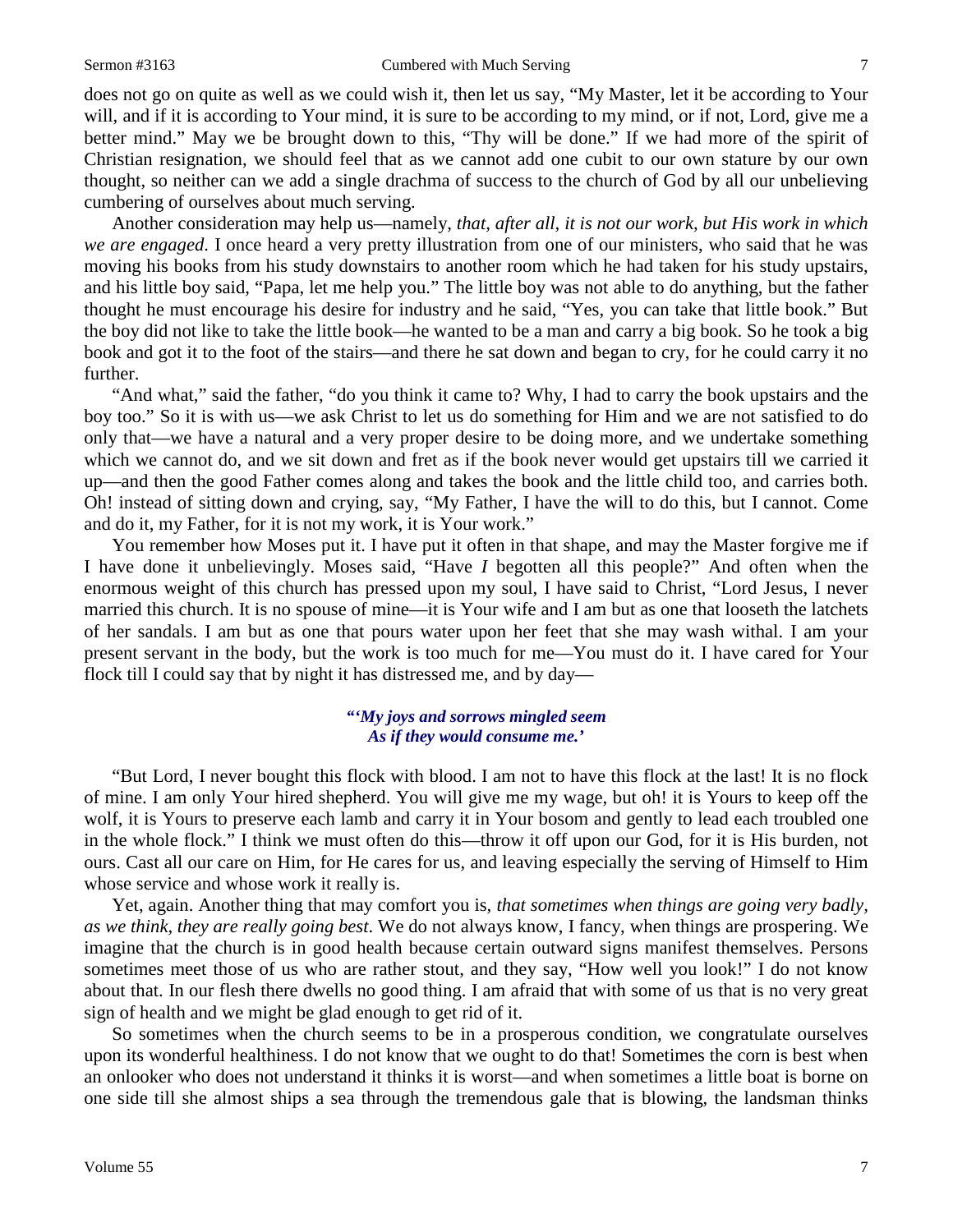there is mischief ahead, but the old sailor who understands all about it says, "No, they are going at a great rate now."

So, at times our ship lurches a bit, and seems as if it shipped whole seas of mischief, but it is then that the mighty breeze of the divine Spirit is really given to us. Do you not think, beloved, that some of the worst sermons that are ever preached, in the judgment of critics, are really the best? What a fool I have been dozens of times! I have thought in my conceit, "Well, now, that is a sermon that is likely to be blest"—and yet I have never heard of any blessing from it.

I have thought at other times when I am finished, "Please, God, if I ever get that subject again, I will treat it better. What a poor sermon!" And yet two or three church meetings after, there will come one, two, three, perhaps half a dozen, who were blessed and converted to God by my poor sermon. The Lord help me, then, to preach poor sermons and grant that I may always preach so that He will bless it, no matter whether I like it or whether you like it, as long as God is pleased to bless the sermon.

I dare say you Sunday school teachers have often found that when you have done worst, God has done best, and He has permitted you to think it was worst in order that you might bring all the glory to His feet and praise His name.

Should it not be one reason, then, why we should cast off our care, *that we serve a very generous Master?* There are some masters whom you cannot please—when you have done your best, they will still find some fault—for they have a quick eye for a fault. But our Lord Jesus seems as if He could not find fault with His people, and when we have done our best, though it is a poor, poor thing, yet He takes it and so transforms it by one touch of His own gracious and pierced hand, that we do not know it again. It is more His than ours and it is accepted by Him.

He does not receive our works because of their intrinsic excellencies, but because He worked them in us and because the motive for which we have performed them is honorable to Himself. Master Brooks says that, "Fond friends will accept crooked sixpences, and a little piece of forget-me-not, and set great store by these love-tokens." Even so does the Savior. He takes our poor worthless works which have no intrinsic value in them, and sets great store by them, saying of that cup of cold water which you gave away, why, *you* never thought of again! "Inasmuch as you did it unto one of the least of these my brethren, ye did it unto me."

I do not doubt He will say at the last, "You did want to serve Me. You did long to honor Me and I accept it." John Bunyan says, if you send a servant off for the doctor and you tell him to go on horseback as fast as ever he can—and there is but a very sorry nag in the stable, and the man uses the spur and the whip, and tugs at the bridle, but cannot make the horse go—you see that the man would go if he could, and so you do not blame him.

So, he says, our poor flesh is that sorry nag, but the spirit is willing, and Jesus Christ looks on us and says, "Truly the flesh is weak, he would go if he could." And so He takes the will for the deed and does not blame us, but covers our faults in the mantle of His love.

Now I hope we are beginning to feel better. I hope we are not going to leave off caring about the work, but only leave off being cumbered about it. I hope we shall be anxious to see souls saved and desirous to conduct all our labors for Christ in the best possible manner—but I hope we shall not sit down and worry ourselves as though there were no God to bless, no Christ to perfume our works with the incense of His merits, and no Holy Spirit to make our very infirmities yield His glory. Let us remember that our Father lives, that our God lives, that He who brings good out of evil lives. Let us set up our banners in His name and go forward rejoicing that He is with us and will be with us to the end.

Come, you Marys—if you have been upbraided, mind not the unbraiding. Your living near to Christ is "that good part"—keep there always. Serve the Master, but do not break your fellowship. Do all that in you lies for Christ, but do also sit down under His shadow and let His fruit be sweet to your taste.

If we sometimes did less, we should do more. If we had fewer outward engagement and more private dealings with God, we should be richer. The best commerce is commerce with heaven. The richest merchants are those who negotiate with a covenant God. Those who get the largest estates are those who